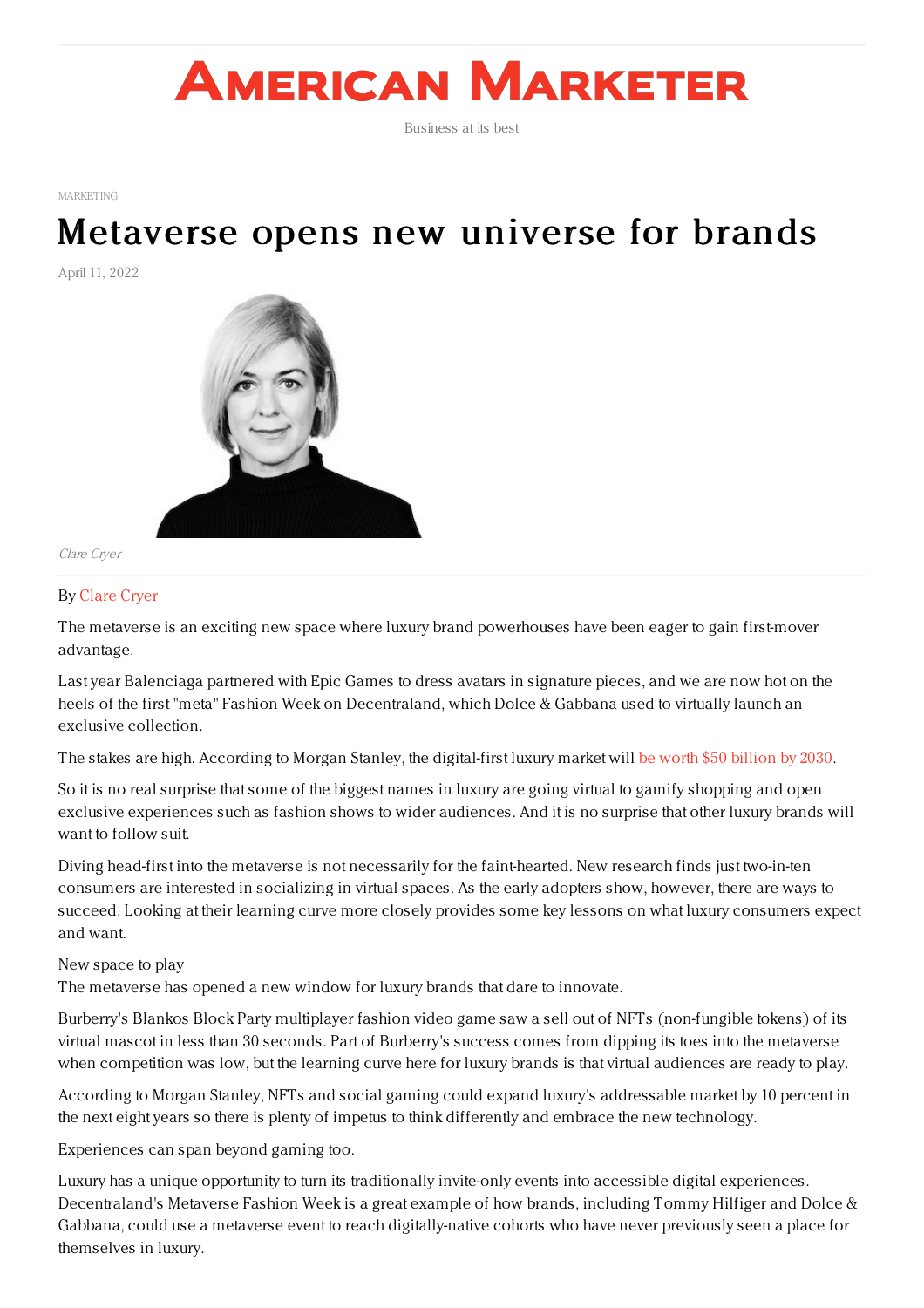It is a smart move to take advantage of established platforms too, rather than trying to own the metaverse by launching their own digital playgrounds.

Instead, the early adopters have teamed up for gaming and virtual launches with the established digital players such as Decentraland and Fortnite, thereby tapping into curious, willing and ready-made communities.

These platforms are still in their infancy and are prone to glitches, but they remain the best place for brands to grow in the metaverse. Here, they can take advantage of growing tech capabilities, such as AR and 3D rendering, to quickly build relationships with audiences now engaging with the metaverse.

### Keeping it exclusive

The metaverse is shining a new light on luxury, one that is fun, immersive and inclusive. At the same time brands should be careful not to ignore luxury's two key selling points of heritage and exclusivity.

Louis Vuitton recently balanced fun with exclusivity when it handed out [limited-edition](https://protect-us.mimecast.com/s/n4_CC5ygp5ULEZmCydq7a?domain=highsnobiety.com/) NFTs through its Louis the Game. Any NTFs won cannot be resold so remain totally unique to the owner.

Most recently, Gucci partnered with NFT accessories store 10KFT to introduce two custom NFT wearables in its [experimental](https://protect-us.mimecast.com/s/2keJC68jq5UYzr2T5m21f?domain=hauteliving.com/) and prestigious Gucci Vault. Entry comes at a cost since the collection is only available to those who already own an NFT, which ensures an exclusive value exchange with consumers.

Both examples show that luxury can still be premium in the metaverse, but it is important to balance this with making other traditionally real-world experiences, such as Fashion Week, accessible to wider audiences.

Once all consumers established and new recognize the value exchange within their metaverse experience and buy into it, brands can collect data on virtual behavior and purchases. Combined with offline, this is another channel on which brands can establish a strong digital handshake through more personalized relationships that join up across every channel. This will be key to luxury brands that want to extend relationships with consumers whose first experience with them was in the metaverse.

Satisfying an audience that wants it now

Instant gratification is a challenge with which luxury brands will be familiar.

"Buy now" is becoming ubiquitous. Consumers can use QR codes to check out across a range of environments and next-day delivery is an everyday consumer practice expectation., But this is a challenge for luxury brands whose major tenets are craftsmanship and made-to-order.

The metaverse offers luxury brands a different way of looking at instant gratification.

During Decentraland's Metaverse Fashion Week, consumers could buy what they saw on the runway through a combination of QR-codes and NFTs and immediately dress their avatars with their new purchases. It is a compelling call to action for the right demographic.

As the technology of the metaverse improves, tools such as 3D rendering will mean new ways to meet consumer needs. Brands can allow consumers to curate tailor-made goods and then test what the real thing would look like in a virtual mirror, on their virtual selves.

Once purchased, there is an opportunity to use NFTs as an exclusive proof of purchase in the way Gucci and Louis Vuitton have done and to offer customers that instant and unique token of ownership.

Tailor-made items on virtual avatars can serve several purchases. While customers wait for the real thing to be made, brands are able to uphold their values of bespoke craftsmanship while also meeting consumer demands for using what they have bought straight away.

THE METAVERSE IS an attractive space for luxury brands to play in and will quickly become saturated as brands try to reap the benefits the early adopters have enjoyed.

To succeed now will require brands to open up engaging experiences to the masses, such as gaming with high-end products and traditionally invite-only shows.

The experience will still need to be something they cannot get anywhere else.

Additionally, newcomers will also have to balance more accessible experiences with the premium expectations of long-standing customers.

It is the brands that take advantage of NFTs to deliver personalized and immediate ownership, while making a name